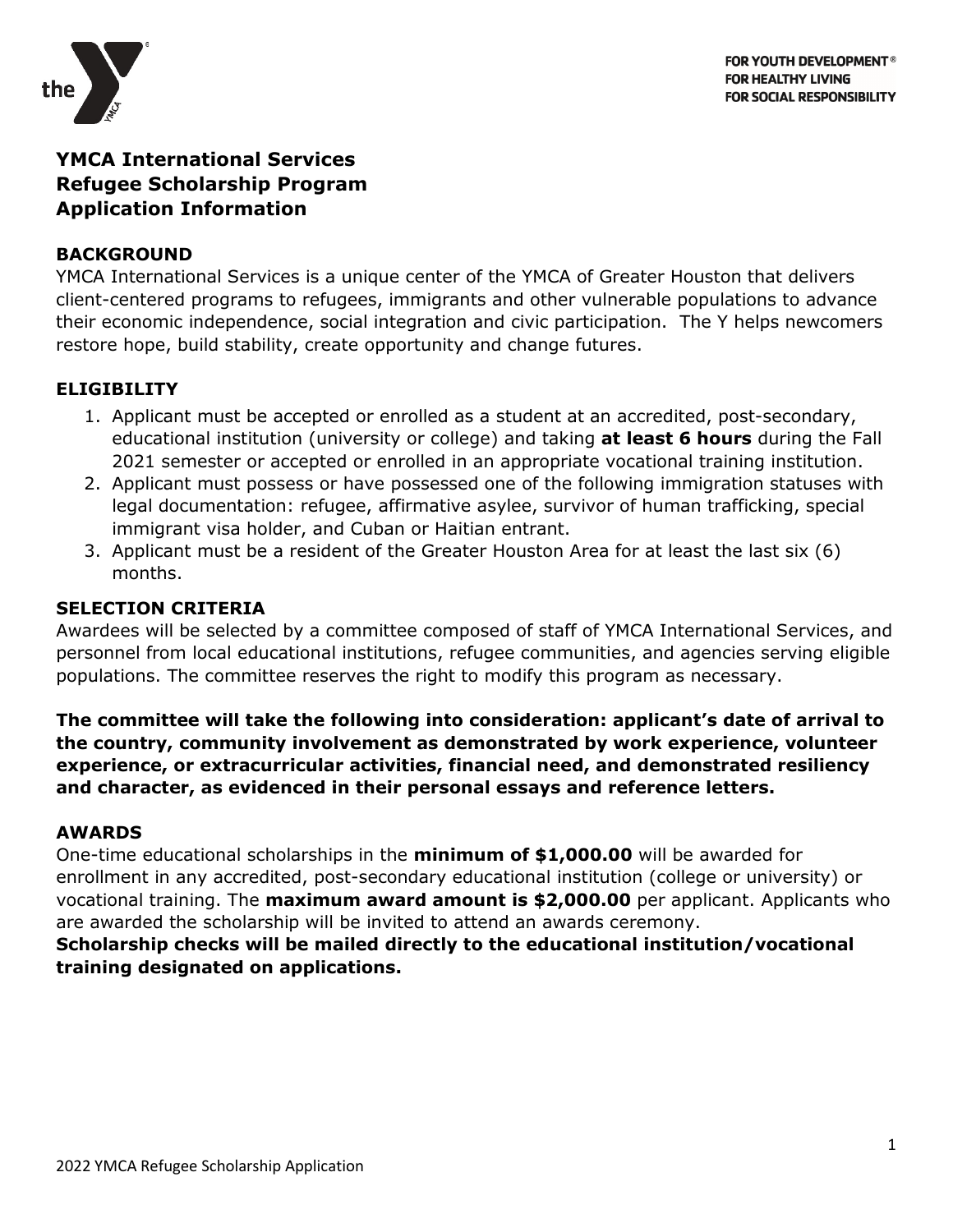

## **SUBMISSION DEADLINE AND AWARD DATE**

Applications will be accepted from April 25<sup>th</sup> through June 18<sup>th</sup>, 2022. **All applications must be received no later than Friday, June 17th at 4pm**. All applicants will be notified whether or not they are being awarded by Monday, July 18th, 2022.

#### **SUBMISSION INSTRUCTIONS**

Applications may be hand-delivered, mailed, or emailed. Only **complete** applications, including all required paperwork, will be considered. Applications that are partially sent by mail, partially hand-delivered or sent in multiple emails will **not** be considered. **To be considered complete, applications and all required documents must be turned in all together.**

Please hand-deliver or mail a complete application to:

**Attn: Refugee Scholarship YMCA International Services 6300 Westpark Drive, Suite 600 Houston, TX 77057**

OR

Email a complete application to: **[refugee.scholarship@ymcahouston.org](mailto:refugee.scholarship@ymcahouston.org)**

## **A COMPLETE APPLICATION INCLUDES:**

- **Completed Application Form.** The form is attached to this document. Application forms may be hand-written.
- **Essay Responses.** You must respond to the 2 essay prompts found on page 6 of the application form. Applicants must write in their own words; essays that have been plagiarized will not be considered.
- **One (1) Recommendation Letter** Recommendation Letters may be written by a work supervisor, teacher, or someone who knows you and can testify to your academic ability and/or character. It is not appropriate for family members to write recommendation letters. Be sure your recommendation letter includes the phone number of the person who wrote it and how they know you.
- **Financial Information** Please provide your 2020 or 2021 Tax Return or W-2 Form. If you have none of these things, you may provide your last 3 pay slips. If you are a high school student or a dependent in your household, please provide parent/guardian financial information and your financial information if you have worked. If you are unsure which documents to submit, contact Frances Le Grand [\(franny.legrand@ymcahouston.org\)](mailto:franny.legrand@ymcahouston.org)
- **Copy of High School Transcript, High School Diploma or GED Certificate** If you have attended college previously in the US, please submit those transcripts as well. If you attended university outside of the United States and have had your degree evaluated, please submit a copy of that also. Unofficial transcripts are accepted.
- **Copies of Immigrant Documents** Such as I-94 Departure/Arrival Record, Asylum Court Papers, Visa for SIVs, Permanent Resident Card, or Letter of Certification for Victims of Human Trafficking.

## **YMCA International Services**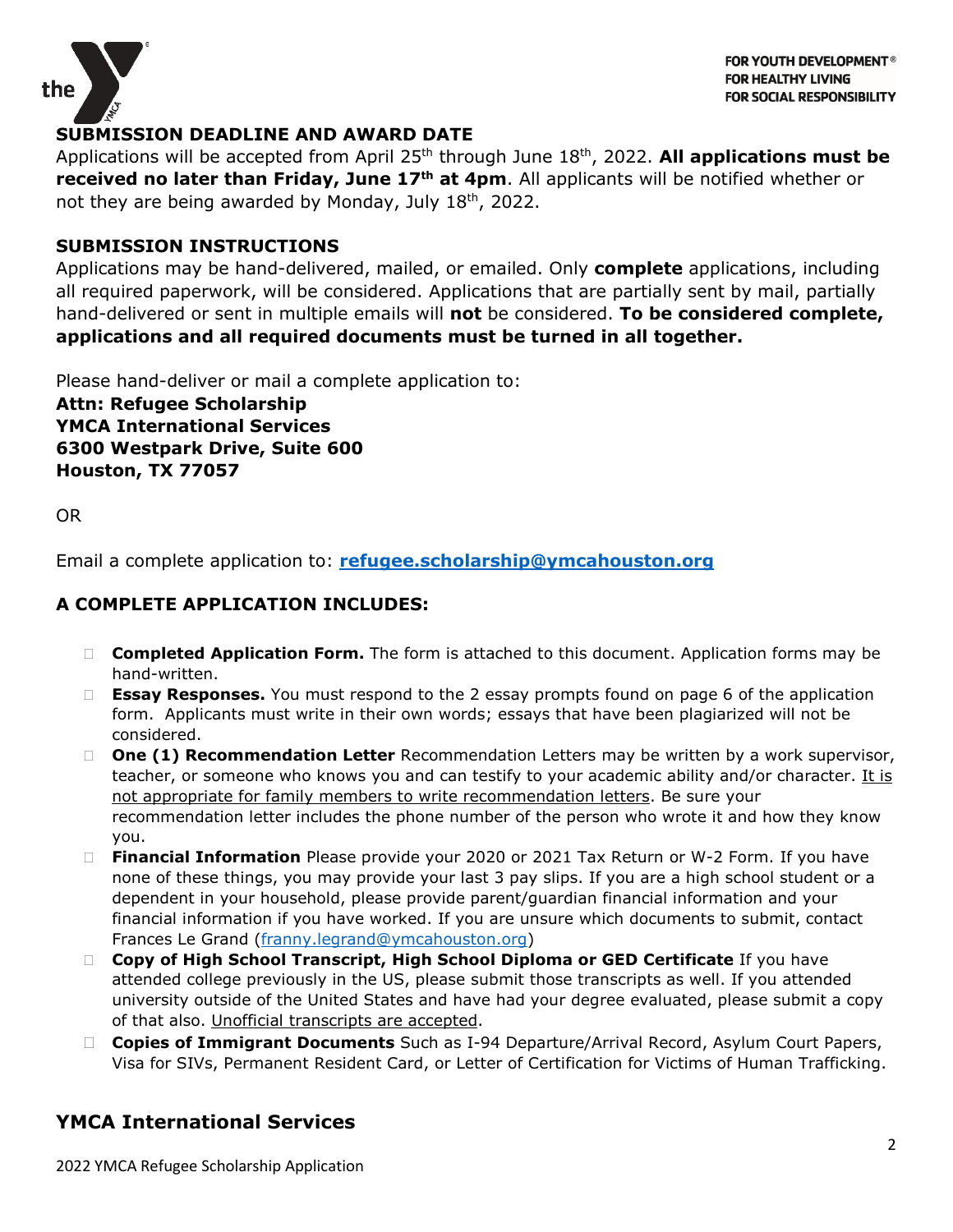

## **PERSONAL INFORMATION:**

|    | City:_________________________Zip Code:_____________________Phone #:_______________________________            |             |                        |
|----|----------------------------------------------------------------------------------------------------------------|-------------|------------------------|
|    |                                                                                                                |             |                        |
|    |                                                                                                                |             |                        |
|    | Alien Number: National Alien Number of the Alien Number of the Alien Number of the Alien Alien Alien Alien Ali |             |                        |
|    |                                                                                                                |             | Female                 |
|    | Date of Arrival: ________________________Citizenship/Nationality: ______________                               |             |                        |
|    |                                                                                                                |             |                        |
|    | Immigration Status upon entering the United States (check one)                                                 |             |                        |
| □. | Refugee                                                                                                        | □<br>Asylee |                        |
| П  | Cuban or Haitian Entrant                                                                                       | $\Box$      | Special Immigrant Visa |
| □  | Victim of Human Trafficking                                                                                    |             |                        |

#### **EDUCATIONAL STATUS:**

- 1. Are you a graduating high school senior, have a high school diploma, have a GED/Hi-SET certificate or other high-school equivalency from another country? (Circle one) Yes No
- 2. When did you receive your high school diploma or GED/Hi-SET? \_\_\_\_\_\_\_\_\_\_
- 3. Please fill in the following information regarding previous higher educational institutions attended.

| <b>Educational Institution Name (example)</b><br>HCC) | <b>Dates Attended</b><br>Date Began - Date<br>Completed or Current | <b>Year Completed or</b><br><b>Degree Awarded or</b><br><b>Expected to</b><br><b>Complete</b> | Have you<br>graduated<br>yet? Yes or<br>No. |
|-------------------------------------------------------|--------------------------------------------------------------------|-----------------------------------------------------------------------------------------------|---------------------------------------------|
|                                                       |                                                                    |                                                                                               |                                             |
|                                                       |                                                                    |                                                                                               |                                             |
|                                                       |                                                                    |                                                                                               |                                             |
|                                                       |                                                                    |                                                                                               |                                             |

**Continued on the next page**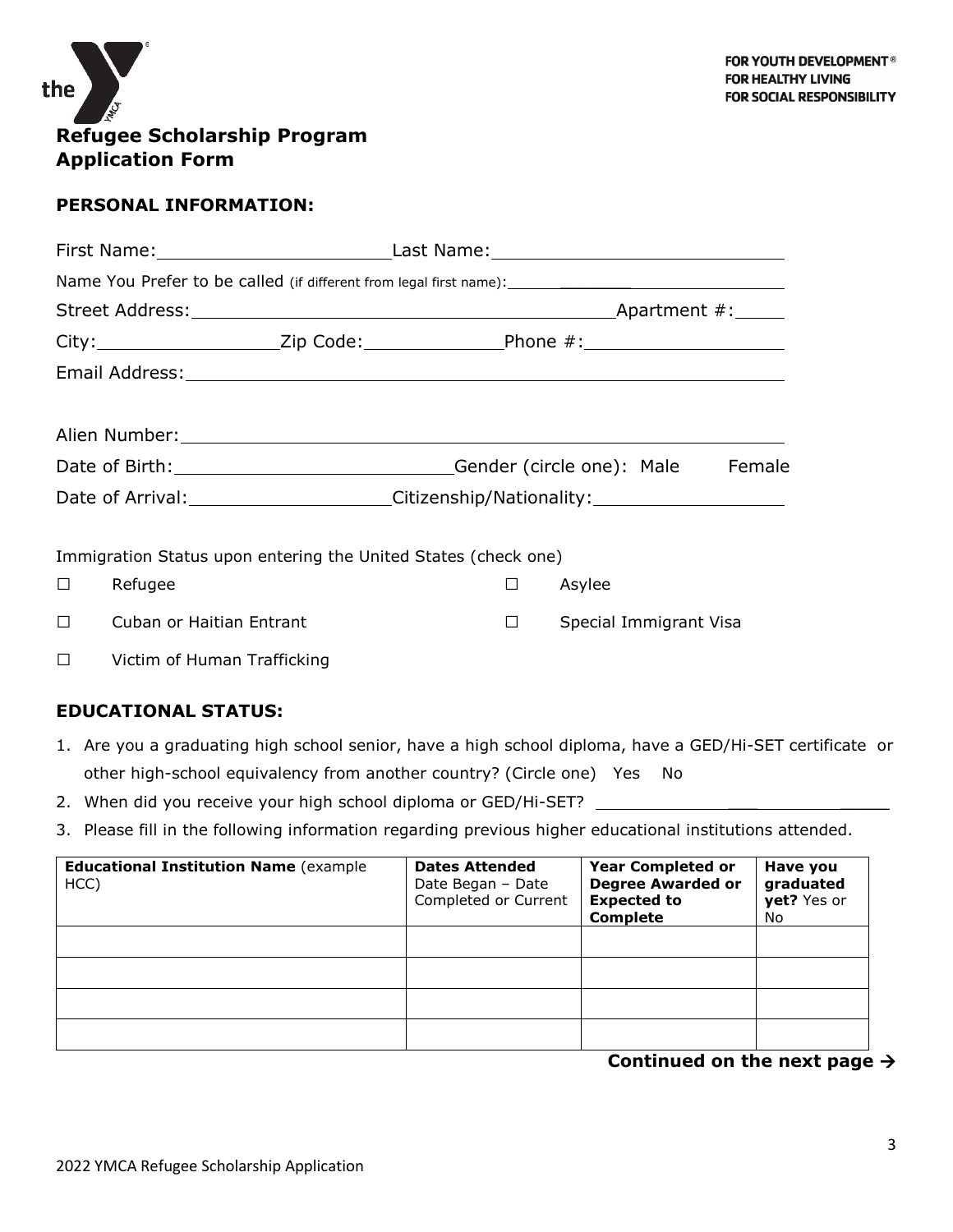

- 4. What is the name of the college, university, or vocational training you will attend in Fall 2022?
- 5. What is your college Student ID #: Last 4 Digits of Social Security Number:
- 6. What is your educational goal? Please describe what career path you are pursuing and what you intend to major in or which vocational training you are attending:

 $\overline{\phantom{a}}$  , and the contract of the contract of the contract of the contract of the contract of the contract of the contract of the contract of the contract of the contract of the contract of the contract of the contrac

 $\_$  , and the set of the set of the set of the set of the set of the set of the set of the set of the set of the set of the set of the set of the set of the set of the set of the set of the set of the set of the set of th

\_\_\_\_\_\_\_\_\_\_\_\_\_\_\_\_\_\_\_\_\_\_\_\_\_\_\_\_\_\_\_\_\_\_\_\_\_\_\_\_\_\_\_\_\_\_\_\_\_\_\_\_\_\_\_\_\_\_\_\_\_\_\_\_\_\_\_\_

 $\_$  , and the set of the set of the set of the set of the set of the set of the set of the set of the set of the set of the set of the set of the set of the set of the set of the set of the set of the set of the set of th

#### **COMMUNITY INVOLVEMENT:**

Please list the most significant school, community, or extracurricular activities in which you have participated (for example: clubs, associations, religious participation, volunteer work, sports, etc.). This includes activities in the US **and** other countries.

| Organization/Group Name | Time<br>Commitment<br>(how many<br>hours/month) | How you contributed |
|-------------------------|-------------------------------------------------|---------------------|
|                         |                                                 |                     |
|                         |                                                 |                     |
|                         |                                                 |                     |
|                         |                                                 |                     |

#### **EMPLOYMENT HISTORY:**

Please list your employment experiences **beginning** with the most recent job in the US **and** other countries.

| Company Name | Position Held | Month/Year<br>Began Work -<br>Month/Year<br><b>Ended Work</b> |
|--------------|---------------|---------------------------------------------------------------|
|              |               |                                                               |
|              |               |                                                               |
|              |               |                                                               |
|              |               |                                                               |

**Continued on the next page**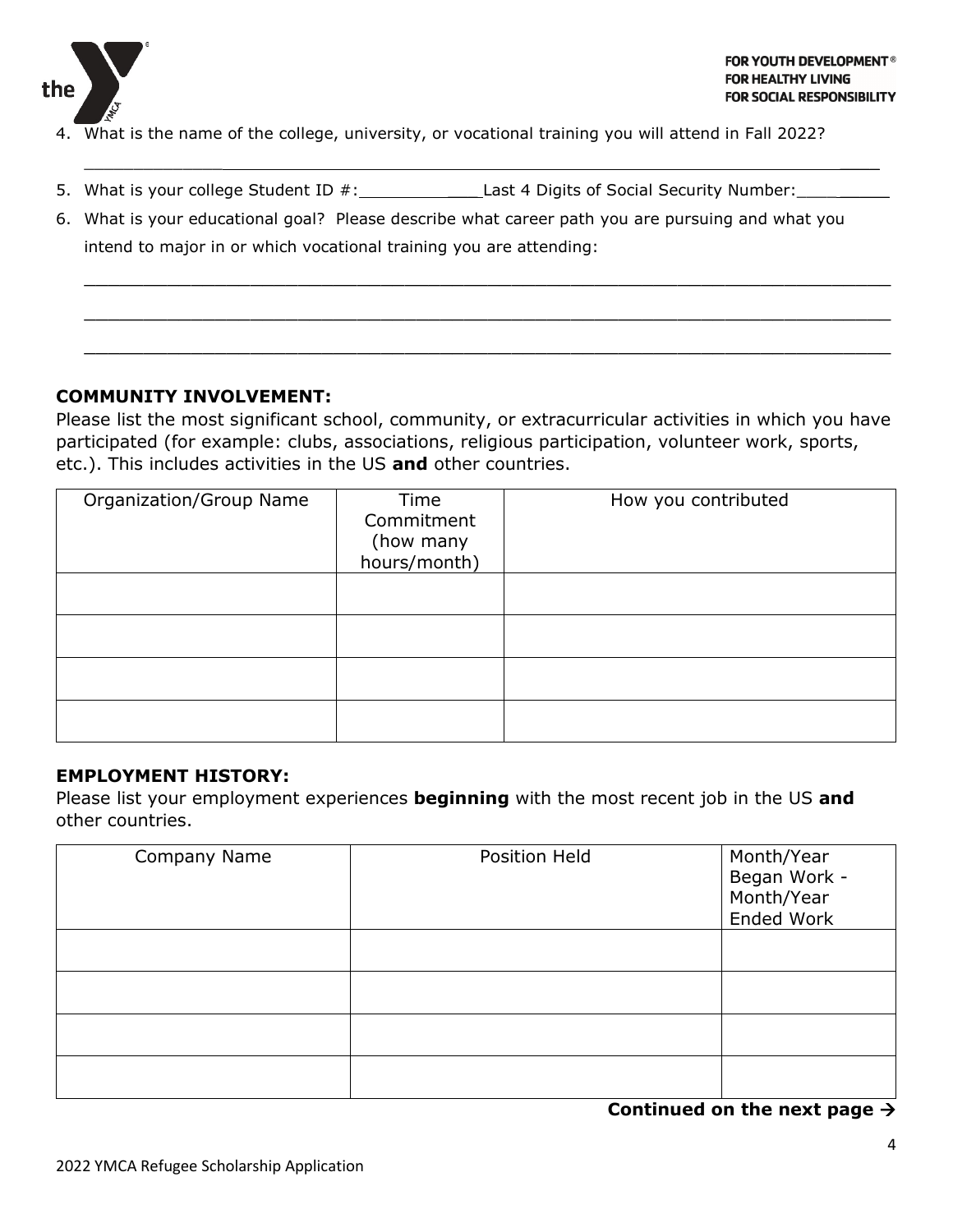

## **FINANCIAL INFORMATION:**

Number of People Living in your Household: \_\_\_\_\_

Ages of Each Person Living in your Household:

, , , , , , , , , , , ,

Total Annual Household Income from 2021:\$

Financial Documentation Provided (circle one or more)

2020 tax return 2021 tax return 2021 W2 last three pay stubs

## **REQUIRED CERTIFICATES AND PHOTO RELEASE:**

I certify that the information provided in this application and essays is, to the best of my knowledge, true, complete, and accurate. I have not knowingly withheld any facts or circumstances that could otherwise jeopardize consideration of this application. I understand that if any of the information is found to be false, it is sufficient cause for rejection or dismissal from the program. I understand that the information submitted in this application will be shared with the Refugee Scholarship Committee and the Board of Directors of YMCA International Services. If selected to receive this scholarship, I give permission for the release of application materials for promotional purposes. If I attend the award ceremony, I give permission for the release of any photos or videos taken of me and my guests for promotional purposes.

Signature of Applicant Date Date Date